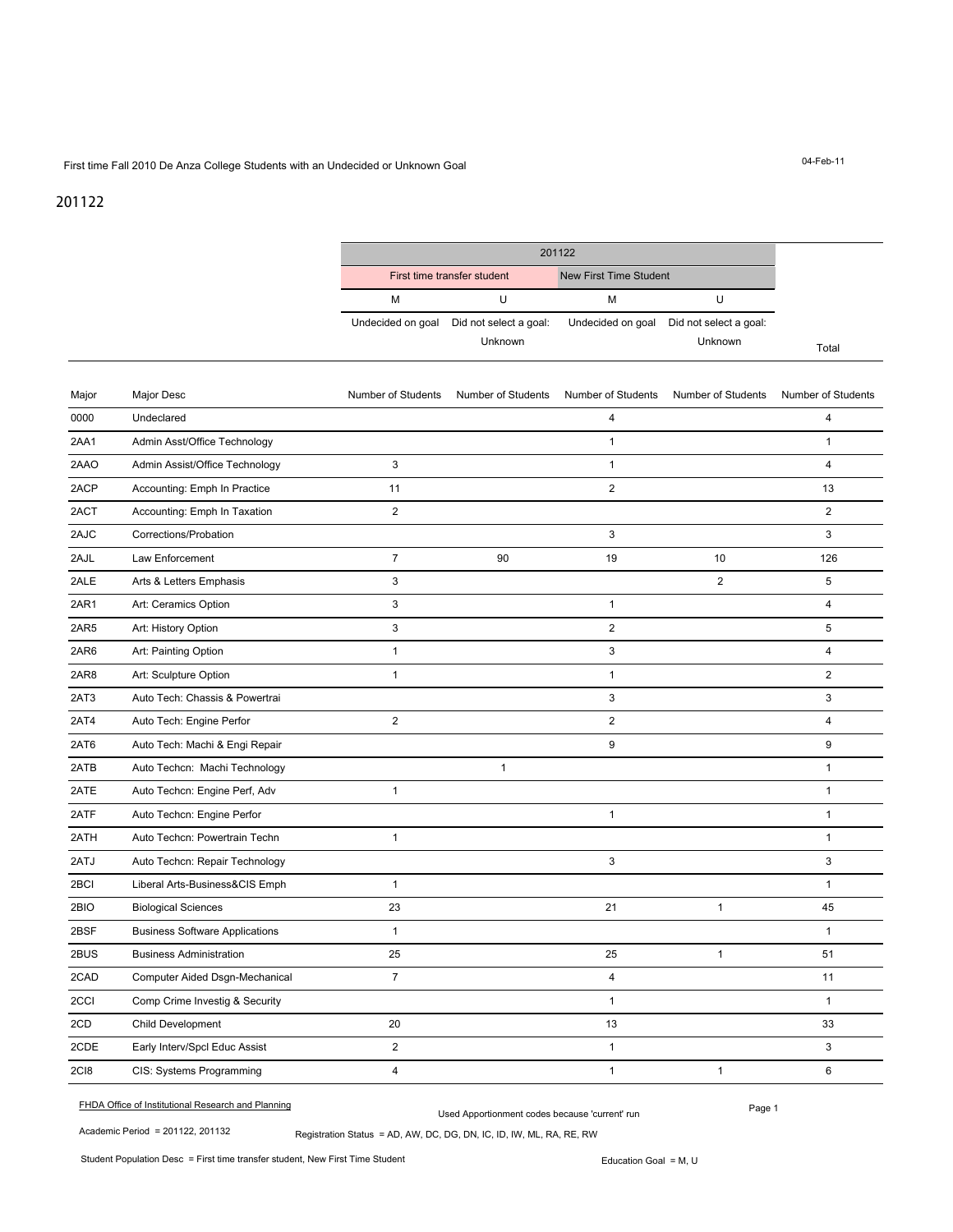## First time Fall 2010 De Anza College Students with an Undecided or Unknown Goal

201122 Total First time transfer student New First Time Student M U M U Undecided on goal Did not select a goal: Unknown Undecided on goal Did not select a goal: Unknown

| Major            | Major Desc                     | Number of Students      | Number of Students | Number of Students | Number of Students | Number of Students      |
|------------------|--------------------------------|-------------------------|--------------------|--------------------|--------------------|-------------------------|
| 2CIB             | CIS: Business Programming      | 1                       |                    | $\mathbf{1}$       |                    | $\overline{2}$          |
| 2CII             | CIS: Network Programming       | 2                       |                    |                    |                    | 2                       |
| 2CNR             | CNC Research & Develop Machin  |                         | $\mathbf{1}$       |                    |                    | $\mathbf{1}$            |
| 2CPG             | Programming in C/C++           | $\overline{2}$          |                    | $\mathbf{1}$       |                    | 3                       |
| 2DDB             | Database Design for Dev Oracle |                         |                    | $\mathbf{1}$       |                    | $\mathbf{1}$            |
| 2EMG             | Energy Manag & Climate Policy  | 2                       |                    | $\mathbf{1}$       |                    | 3                       |
| 2EN3             | Environmental Stewardship      |                         |                    | $\mathbf{1}$       |                    | $\mathbf{1}$            |
| 2EN <sub>5</sub> | English                        |                         | $\mathbf{1}$       |                    |                    | $\mathbf{1}$            |
| 2FLT             | Film/TV Production: TV Emph    |                         |                    | $\pmb{4}$          | $\mathbf{1}$       | 5                       |
| 2FPR             | Film Production                | 3                       |                    | $\overline{4}$     |                    | $\overline{7}$          |
| 2FTC             | <b>Computer Animation</b>      | $\mathbf{1}$            |                    | 3                  | $\mathbf{1}$       | 5                       |
| 2FTV             | Film/TV Production: Animation  | 3                       |                    |                    |                    | 3                       |
| 2GD1             | Graphic Design                 | 5                       |                    | $\overline{4}$     |                    | 9                       |
| 2GLO             | <b>Global Studies</b>          | $\overline{\mathbf{4}}$ |                    |                    |                    | $\overline{\mathbf{4}}$ |
| <b>2IC1</b>      | <b>Intercultural Studies</b>   | $\mathbf{1}$            |                    | 3                  |                    | $\overline{4}$          |
| 2JRL             | Journalism                     |                         |                    | $\mathbf{1}$       |                    | $\mathbf{1}$            |
| 2LVN             | LVN Transition To Rn           | $\overline{4}$          |                    | $\mathbf{1}$       |                    | 5                       |
| 2MAI             | Med Asst: Insurance & Coding   | 2                       |                    |                    |                    | $\overline{2}$          |
| 2MAR             | <b>Marketing Management</b>    | 3                       |                    | 2                  | $\mathbf{1}$       | 6                       |
| 2MED             | <b>Medical Assisting</b>       | $\overline{7}$          |                    | 14                 | $\mathbf{1}$       | 22                      |
| 2MGM             | Management                     | 3                       |                    |                    |                    | 3                       |
| 2MLT             | Medical Laboratory Technology  | 3                       |                    | $\mathbf{1}$       |                    | $\overline{4}$          |
| 2MSE             | <b>Medical Secretary</b>       | $\mathbf{1}$            |                    | 3                  |                    | $\overline{4}$          |
| 2MT              | Massage Therapy                | $\overline{2}$          |                    | 4                  |                    | 6                       |
| 2MTR             | <b>Medical Transcription</b>   |                         |                    | $\mathbf{1}$       |                    | $\mathbf{1}$            |
| 2MU1             | Music                          | 12                      | $\mathbf{1}$       | 13                 |                    | 26                      |
| 2NUR             | <b>Registered Nurse</b>        | 15                      |                    | 28                 | 4                  | 47                      |
| 2NWA             | Network Administration         | $\overline{2}$          |                    | $\mathbf{1}$       |                    | 3                       |
| 2PAR             | Paralegal Studies              | 4                       |                    | 3                  |                    | $\overline{7}$          |
| 2PER             | Programming Language: PERL     | $\mathbf{1}$            |                    |                    |                    | $\mathbf{1}$            |
| 2PHL             | Phlebotomy Technician I        | $\overline{2}$          |                    | $\overline{4}$     |                    | 6                       |

PART CHIDA Office of Institutional Research and Planning Page 2

Used Apportionment codes because 'current' run

Registration Status = AD, AW, DC, DG, DN, IC, ID, IW, ML, RA, RE, RW

Academic Period = 201122, 201132

04-Feb-11